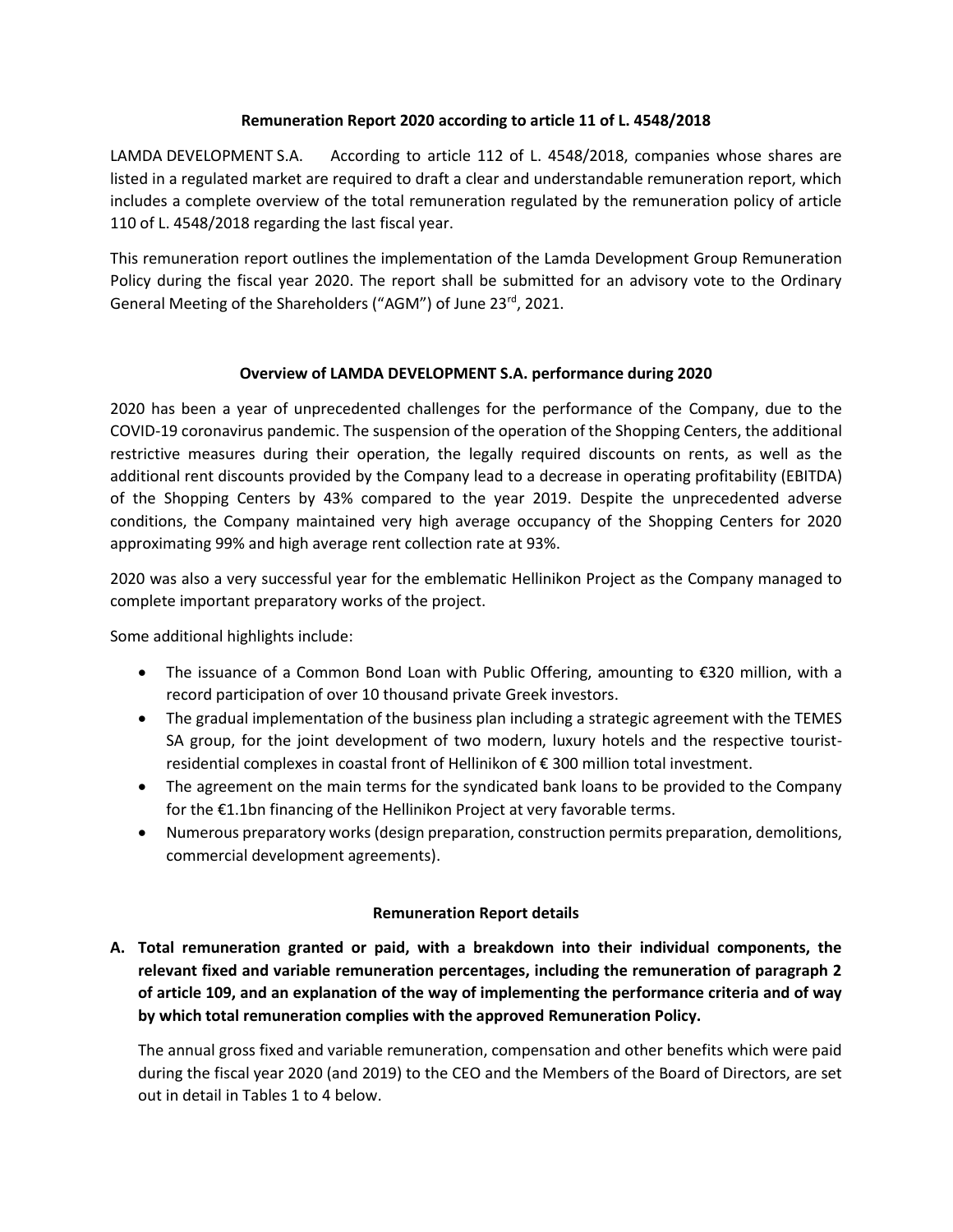It is clarified that Tables 1 to 4 show the gross remuneration, while net remuneration is determined on the basis of the deductions and contributions burdening each beneficiary.

**B. Annual change in the remuneration of the Members of the Board of Directors, the Company's performance and the average remuneration of the company's full-time employees, excluding executives, over the last five (5) financial years.**

Table 3 sets out the annual change in the remuneration of the Members of the Board of Directors, indicators and figures concerning the performance and financial position of the Company, as well as the average of the gross annual remuneration, including benefits and variable remuneration, of the Company's average of employees, excluding the CEO, regarding the Company's 2020, 2019, 2018, 2017 and 2016 fiscal years.

It is clarified that Table 3 shows gross remuneration.

With regards to the employees' average remuneration, this has been calculated as the total gross remuneration, including benefits and bonus, of full-time employees divided by the average of full-time employees each year.

Finally, it is noted that the financial data are based on the audited and published Annual Financial Statements of the group in respect of the 2016-2020 fiscal years that are posted on the Company's website [www.lamdadev.com.](http://www.lamdadev.com/)

## **C. Any remuneration of any kind from any company belonging to the same group, as stated in article 32 of L. 4308/2014.**

No remuneration by any Group Subsidiary has been granted or paid to members of the Company's Board of Directors.

# **D. Number of shares and options in respect of shares granted or offered to Members of the Board of Directors and the main conditions for exercising those rights, including the price and date of exercise, as well as any change.**

The Extraordinary General Meeting of the Shareholders ("EGM") of December 22<sup>nd</sup>, 2020, approved the introduction of a stock incentive plan. Under this plan, stock options have been conditionally awarded to a selection of key employees, including the Company's CEO. No stock options have been awarded to other Members of the Board of Directors.

Table 2 presents the number of stock options awarded to the CEO during 2020 under the Company's Stock OptionsIncentive Plan, including the exercise price, possible vesting dates and the maximum number of options that might vest.

Before 2020, no shares or stock options have been granted to the CEO or to the Members of the Board of Directors.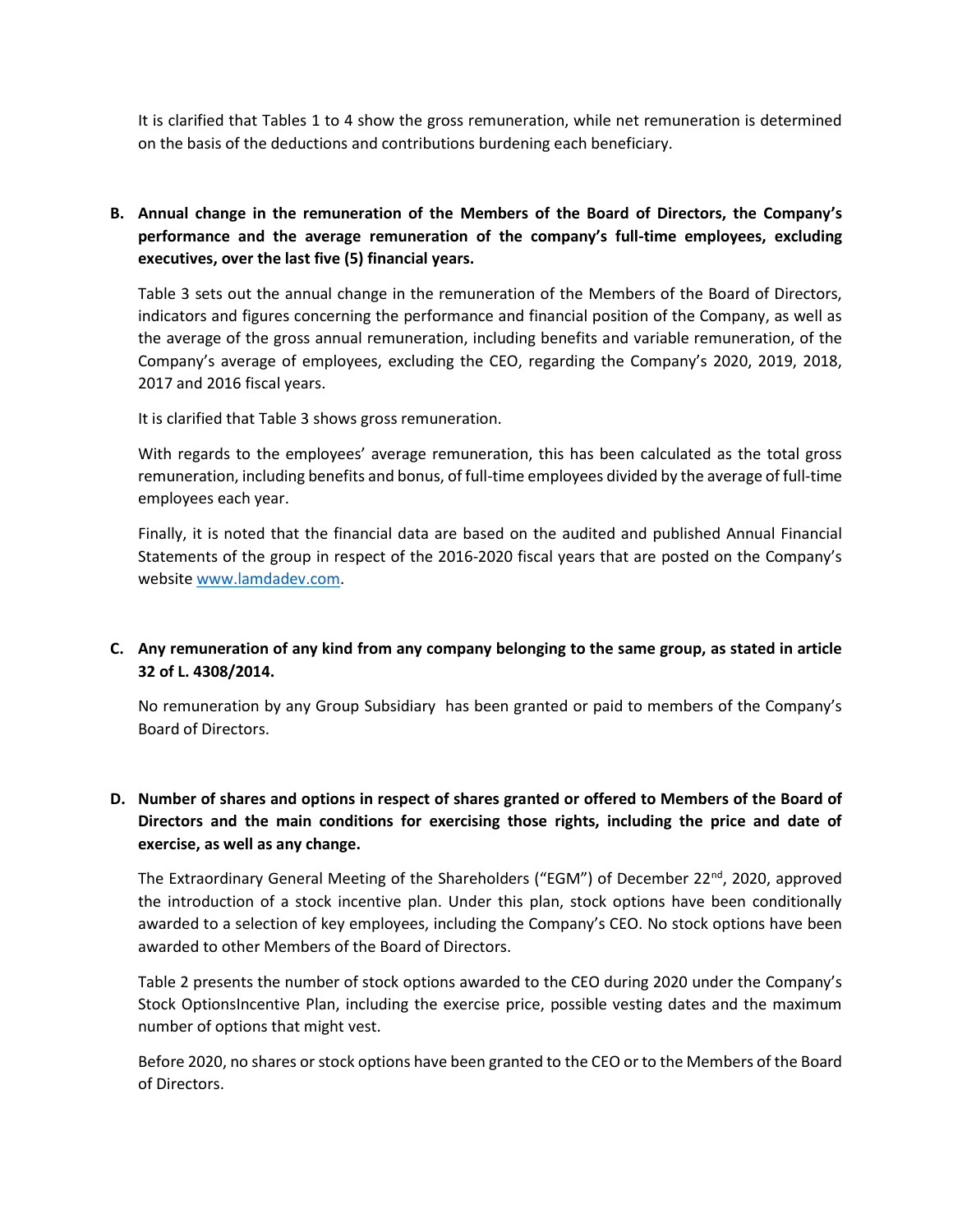# **E. Any options exercised on the part of the Board of Directors in the context of the Company's Stock Option Plans.**

The stock options have been awarded on December 23<sup>rd</sup>, 2020 under the Company's Stock Options Plan, and the first (partial) vesting might occur on December 22<sup>nd</sup>, 2022. Before 2020, no shares or stock options have been granted to the CEO or to the Members of the Board of Directors.

As a result, no stock options have been exercised yet.

## **F. Information on making use of the possibility to recover variable remuneration.**

No such case exists.

# **G. Information on any derogations from implementing the remuneration policy, pursuant to paragraph 7 of article 110 of L. 4548/2018.**

The Company complies with the Remuneration Policy fully, except from the total remuneration granted to the Board of Directors (BoD) for their participation to the BoD meetings. The amount exceeds by €9.183 the respective remuneration for fiscal year 2020 approved by the Annual General Meeting of shareholders, held on June  $24<sup>th</sup>$ , 2020. The excess amount was due to the replacement of 2 members and the addition of 1 during the year.

A revised remuneration policy is work in progress, that will include the new Long Term and Short-Term Incentive Plans introduced during 2020.

## **H. Information on the way the result of the voting on the Remuneration Report of the financial year 2019-2018 was taken into consideration by the BoD.**

During the General Meeting of the Company's Shareholders dated 24/06/2020, the Remuneration Report of the financial year 2019 was submitted for discussion and voting according to par. 3 of art. 112 of L.4548/2018. The Board of Directors informs in accordance with the above provision that the advisory vote of the shareholders on the Remuneration Report was positive by a percentage of 99.98%

**Remuneration of Executive Directors**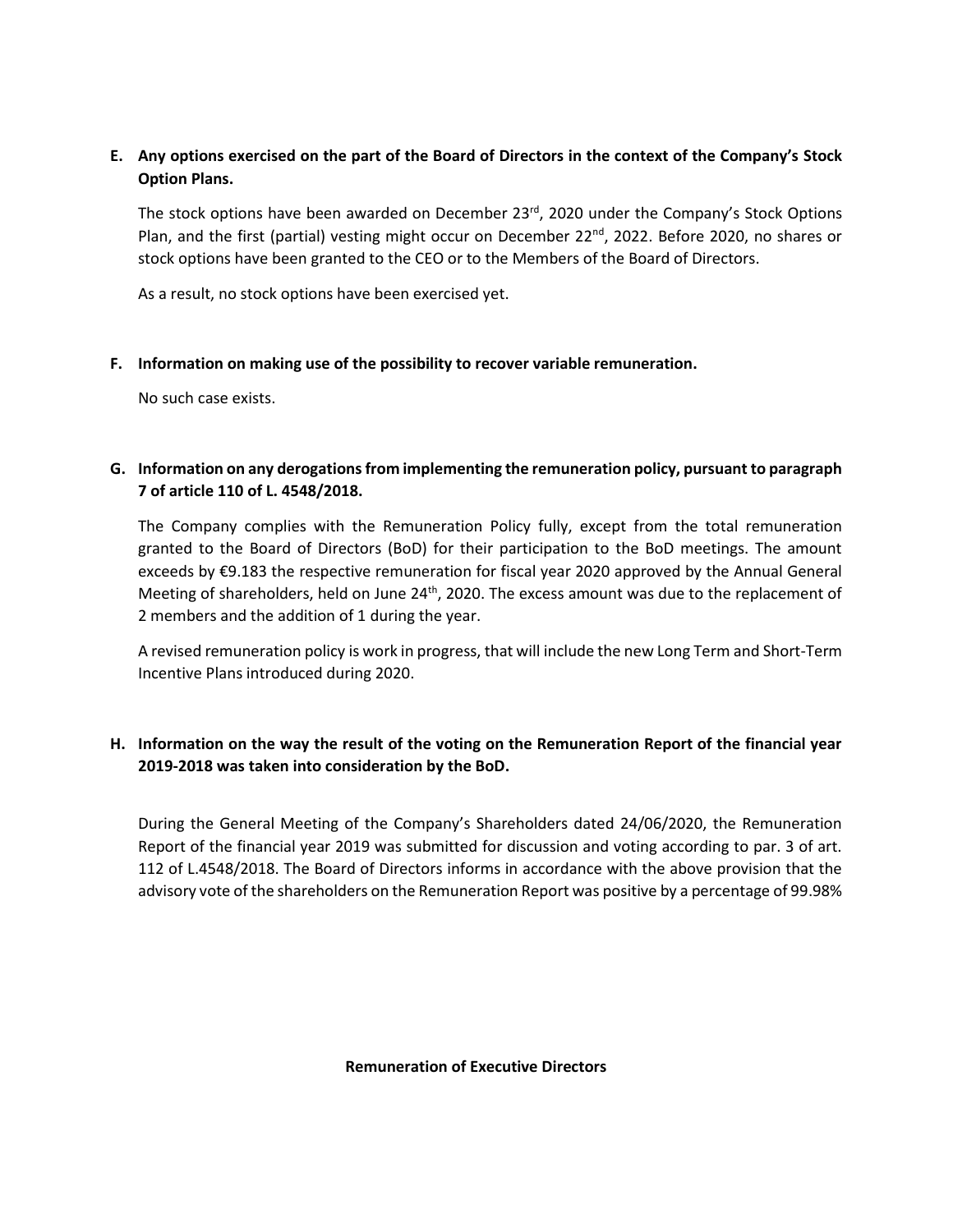The remuneration package of the CEO was set by the Board of Directors following relevant recommendations of the Remuneration & Nomination Committee and consists of a fixed salary and variable remuneration.

The table below presents each of the remuneration elements paid out to the CEO in respect of Fiscal year 2020 (and 2019).

| <b>Name</b>            | Title | Year | fixed<br>Annual<br>remuneration | Annual<br>variable<br>remuneration | Long-term<br>incentive<br>∗ | Other<br>compensation<br>** | Other<br>benefits<br>*** | Total       | %<br>fixed<br>**** | %<br>variable<br>**** |
|------------------------|-------|------|---------------------------------|------------------------------------|-----------------------------|-----------------------------|--------------------------|-------------|--------------------|-----------------------|
| Odisseas<br>Athanasiou | CEO   | 2020 | € 650.000                       | € 650.000                          | €45.969                     | € 10.000                    | € 60.563                 | € 1,416,532 | 50.9%              | 49.1%                 |
|                        |       | 2019 | €448.050                        | € 550.000                          | n/a                         | € 10.000                    | € 59.764                 | €1,067,814  | 48.5%              | 51.5%                 |

*Table 1 – Total CEO remuneration 2020 (and 2019)*

*\* Long-term incentive amounts represents the part of the value (accounting cost) allocated to fiscal year 2020 in relation to the 2020 stock incentive award*

*\*\* "Other compensation" refers to remuneration as Member of the Board of Directors*

*\*\*\* "Other benefits" refers, inter alia, to car allowance and to a pension and medical scheme*

*\*\*\*\* Fixed elements include "annual fixed remuneration", "other compensation" and "other benefits", whereas variable elements include "annual variable remuneration" and "long-term incentive"*

#### *Annual variable remuneration*

The annual variable remuneration (bonus), depends primarily on the Hellinikon Project milestones and also the company's financial performance which is driven by the Malls. The Hellinikon Project milestones were over-achieved in terms of financing arrangements, construction permits and design preparation and progress on commercial agreements.

## *Long-term incentive*

During the Extraordinary General Meeting of the Shareholders ("EGM") of December 22<sup>nd</sup>, 2020, the Company's Stock Incentive Plan, was adopted. Under this plan, stock options have been conditionally awarded to a selection of key employees, including the Company's CEO.

This long-term incentive plan has been introduced to drive the Company forward with speed and focus, and to realize the ambitious goals for the Company's performance over the next two to six years. Naturally, these are closely linked to successfully developing and commercializing the Hellinikon Project.

The plan consists of an Initial Award of stock options that will vest in equal parts after two and after three years from the award date. Next to that, an Additional Award – equal to (at maximum) 50% of the initially awarded number of stock options – will become available if the weighted average share price amounts to or exceeds a pre-determined share price after three or four years from the award date.

The vested stock options could be exercised until December 22<sup>nd</sup>, 2026, after which unvested stock options will lapse. The exercise price of the stock options is €6.70, which equals the share price of the 2019 rights issue.

*Table 2 – Overview of shares and options awarded to the CEO*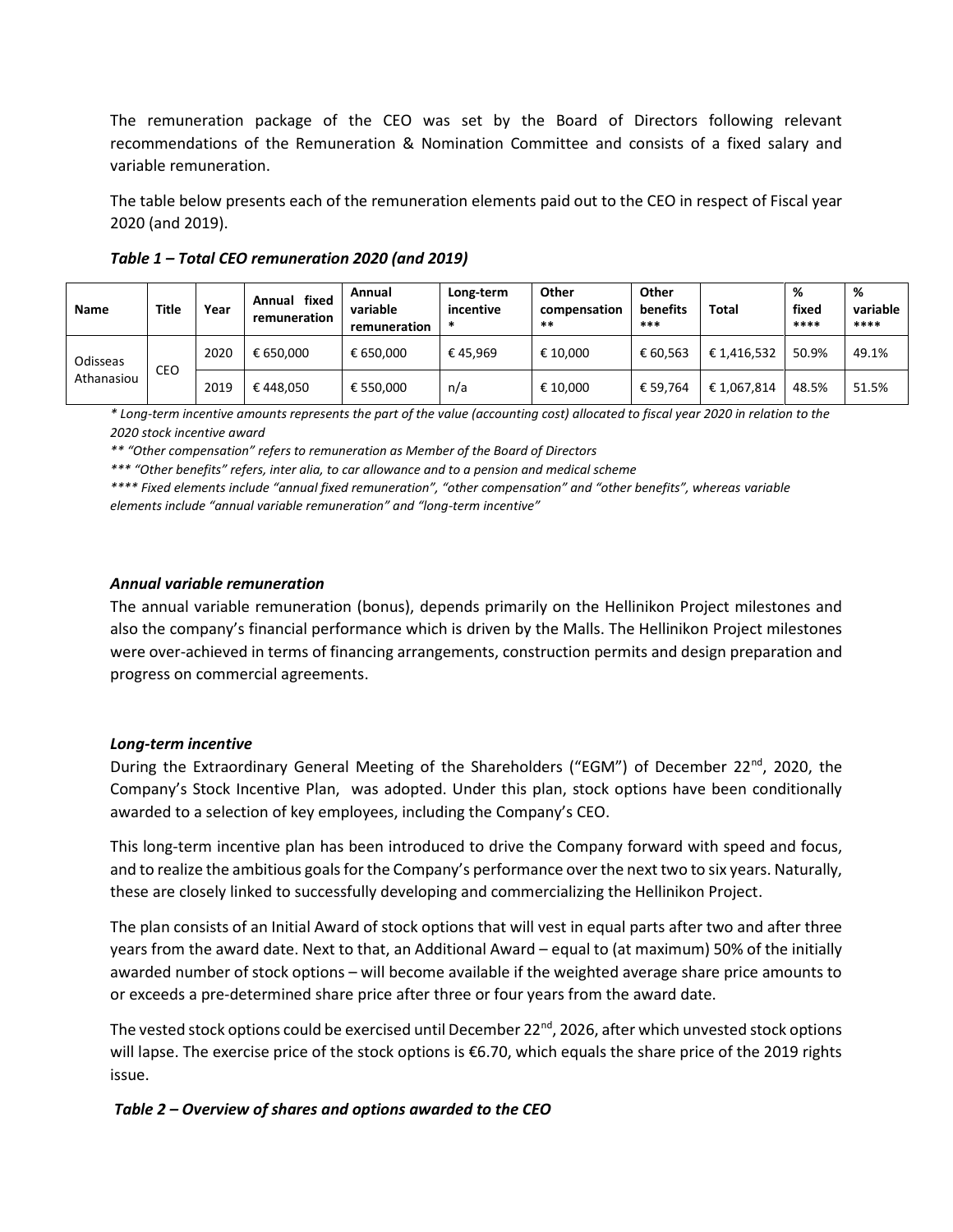| <b>Name</b>            | <b>Title</b> | Instrument                                    | Award date | <b>Number</b><br>of<br>stock<br>options | <b>Exercise</b><br>price | Share price<br>at<br>grant<br>date | <b>Vesting date</b>                                  | <b>Expiry date</b> |
|------------------------|--------------|-----------------------------------------------|------------|-----------------------------------------|--------------------------|------------------------------------|------------------------------------------------------|--------------------|
| Odisseas<br>Athanasiou | <b>CEO</b>   | Stock<br>options<br>—<br><b>Initial Award</b> | 23/12/2020 | 637,500                                 | € 6.70                   | € 7.11                             | 22/12/2022                                           | 23/12/2026         |
|                        |              |                                               | 23/12/2020 | 637,500                                 | € 6.70                   | € 7.11                             | 22/12/2023                                           | 23/12/2026         |
|                        |              | Stock<br>options<br>-<br>Additional<br>Award* | 23/12/2020 | $\ast$                                  | € 6.70                   | £7.11                              | 22/12/2023<br>$\overline{\phantom{0}}$<br>22/12/2025 | 23/12/2026         |

*\* Timing and amount of vesting of the Additional Award is based on achievement of pre-defined weighted average share price after three or four years from the award date* 

#### *Five-year overview*

The table below presents the development of the actual total remuneration package of the CEO and of the other Members of the Board of Directors over a five-year period, compared to the financial performance (in terms of EBITDA) and to the development of the total remuneration package of the average employee population.

|                                                                                                                | 2016             | 2017                | 2018                | 2019                 | 2020                  |  |  |  |  |
|----------------------------------------------------------------------------------------------------------------|------------------|---------------------|---------------------|----------------------|-----------------------|--|--|--|--|
| Remuneration / Annual change                                                                                   |                  |                     |                     |                      |                       |  |  |  |  |
| Odisseas Athanasiou<br><b>CEO</b><br>(appointed in May 2009)                                                   | € 856,529<br>10% | € 846,559<br>$-1%$  | € 863,362<br>$+2\%$ | €1,067,814<br>$+24%$ | € 1,416,532<br>$+33%$ |  |  |  |  |
| <b>BoD Members' remuneration</b>                                                                               | € 150,000<br>3%  | € 241,700<br>$+61%$ | € 289,500<br>$+20%$ | € 310,000<br>$+7%$   | € 329,183<br>$+6%$    |  |  |  |  |
| <b>Total Remuneration</b>                                                                                      | €1,006,529<br>9% | € 1,088,259<br>+ 8% | € 1,152,862<br>+6%  | € 1,377,814<br>+ 20% | € 1,745,715<br>$+27%$ |  |  |  |  |
| <b>Company performance</b>                                                                                     |                  |                     |                     |                      |                       |  |  |  |  |
| Performance<br><b>Indicators</b><br>Key<br>(KPIs)<br>defining<br>variable<br>remuneration (in mln $\epsilon$ ) |                  |                     |                     |                      |                       |  |  |  |  |
| Net Asset Value (NAV)                                                                                          | €403.7           | € 395.1             | €438.9              | € 1155               | €1101.1               |  |  |  |  |
| <b>EBITDA before valuations</b>                                                                                | € 33.8<br>13%    | £41.4<br>$+22%$     | €46.8<br>$+13%$     | € 50.5<br>$+8%$      | € 24.1<br>$-52.3%$    |  |  |  |  |
| Average remuneration on a full-time equivalent basis of employees                                              |                  |                     |                     |                      |                       |  |  |  |  |
| Average employee<br>remuneration                                                                               | € 76,265<br>4%   | €72,893<br>$-4.4%$  | € 72,052<br>$-1.2%$ | €91,606<br>$+27.1%$  | € 83,356<br>$-9.0%$   |  |  |  |  |
| Average number of employees                                                                                    | 70               | 77                  | 82                  | 72                   | 139                   |  |  |  |  |

#### *Table 3 – Five-year overview*

The main driver for the variation in total and average pay levels during the five-year period is on one hand the variation in the annual variable remuneration element (bonus) and on the other the remarkable increase in headcount over the years 2019 and 2020 due to the needs of the Hellinikon Project.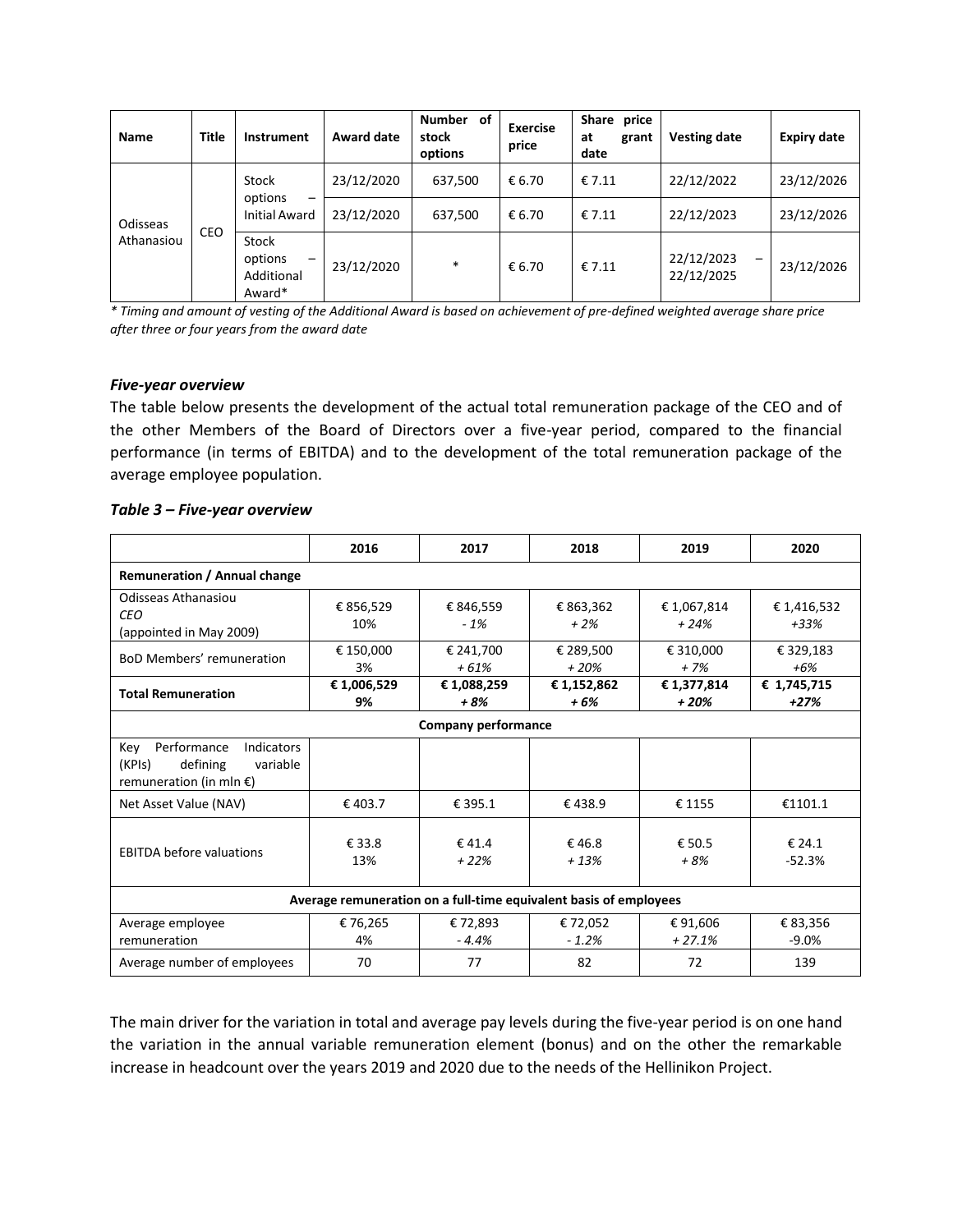More specifically, during 2019, relatively higher bonuses were paid to the Company's personnel. At the same time, in order to cover the needs of the Hellinikon Project, the Company hired Directors at Top Management level and highly specialized and consequently highly remunerated people. In 2020, the Company's headcount doubled, similarly with highly qualified and specialized people for the Hellinikon Project. However, people hired in 2020 were lower in the hierarchy and consequently with pay levels lower than the respective ones of 2019

During the five (5) year period there was no salary decrease to any of the Company's employees.

The average annual increase in the CEO's base salary over the five-year period was 12.1%.

## *Outlook 2021*

During the General Meeting of December 2020, the introduction of the long-term incentive plan was approved. At the General Meeting of June 2021, the revised remuneration policy will be submitted for adoption by the shareholders, in line with the underlying (anticipated) Greek implementation principles and the guiding principles of the Shareholder Rights Directive II.

#### **Remuneration of Non-Executive Directors**

The gross amounts that were paid to Non-Executive Directors in 2020 (and 2019) are as follows:

Table 4- *Total remuneration of Non-Executive Directors in 2020 (and 2019)*

| <b>Name</b>                  | 2020     | 2019      | <b>Start Date</b> | <b>End Date</b> |
|------------------------------|----------|-----------|-------------------|-----------------|
| <b>Anastasios Giannitsis</b> | €190,008 | € 160,000 | 26.03.2015        |                 |
| Evangelos Chronis            | €10,000  | € 10,000  | 17.12.1999        |                 |
| <b>Fotis S. Antonatos</b>    |          |           | 16.06.2004        |                 |
| Dimitris Afendoulis          | €5,834   | € 10,000  | 22.03.2018        | 30.07.2020      |
| <b>Eftichios Vassilakis</b>  | €20,000  | € 20,000  | 30.05.2017        |                 |
| George Gerardos              | €20,000  | € 20,000  | 24.05.2007        |                 |
| Ioannis Karagiannis          | €5,000   | € 20,000  | 22.03.2018        | 24.06.2020      |
| Chariton (Harry) Kyriazis    | €40,008  | € 40,000  | 14.06.2018        |                 |
| Ulysses Kyriacopoulos        | €10,000  | € 20,000  | 17.03.2010        |                 |
| Evgenia Paizi                | €10,000  | € 10,000  | 26.03.2015        |                 |
| Ioannis Zafeiriou            | €10,000  |           | 24.06.2020        |                 |
| Vasileios Katsos             | €5,000   |           | 24.06.2020        |                 |
| Aris Serbetis                | €3.333   |           | 07.09.2020        |                 |
| Calypso-Maria Nomikou        |          |           | 22.12.2020        |                 |